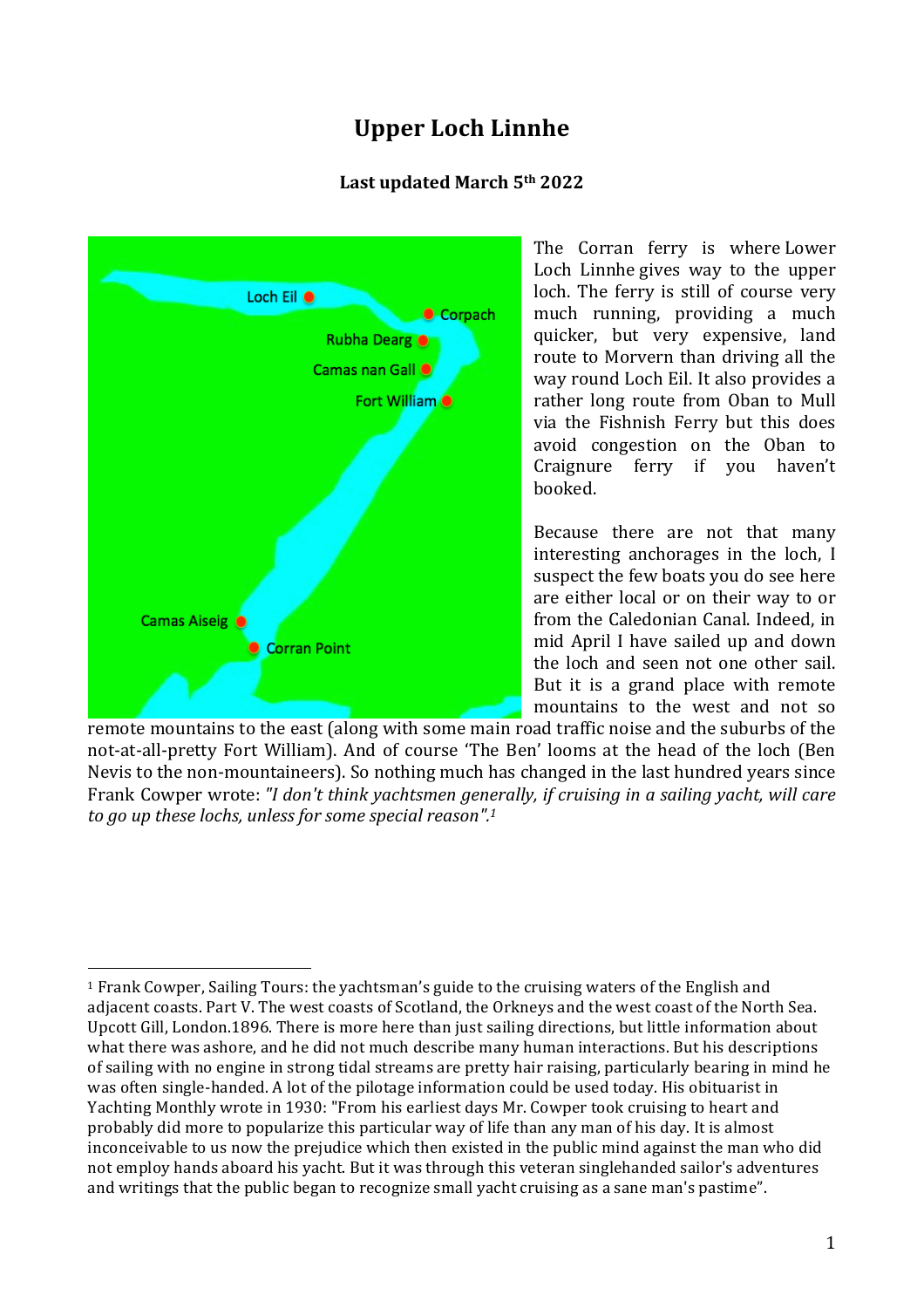### **Camas Aiseig**

An awful lot of fish farm stuff in this bay but there is space to anchor. Unless you want to leap up one of the mountains sweeping down to the shore, what to see and do is basically the same as at Corran Point which is only a short walk away. En route pop into Ardgour Parish Church2. This was built in the early 19th century to a design which was partly Telford but mostly it seems by one of his surveyors, William Thomson. It is plain and calm, with a nice wooden ceiling. Once again I found myself wondering who on earth polishes the brass handles at the end of each pew in these remote and tiny churches.

#### **Camas nan Gall and Rubha Dearg**

A bit of a tide through Camus nan Gall but this is by far the nicest anchorage in the Fort William area, and certainly the one with the best and most dramatic view of Ben Nevis. Indeed, it was ever thus; back in 1893 R T McMullen described it as *"an exceedingly pretty anchorage"3.* The bay just around Rubha Dearg may be more sheltered but instead of the Ben you get a close up view of the remains of the Pulp and Paper Mills which is definitely not a pretty sight (at its peak the pulp mill chomped through 10,000 trees a day, but it only lasted from the 1960s to 1980 when it was closed down, just leaving the paper mill to stagger on until 2005). The walk along the shore between these two anchorages is very pleasant but there is nothing of special interest. Going the other way you soon come to the small ferry, managed by Dougie Robertson since 20124. It plies between here and Fort William several times a day — very useful for shopping and avoiding the Fort William anchorage which is not at all nice. And just up from the ferry is the lovely Crofters Woods<sup>5</sup> with a couple of marked trails. Deciduous trees — and my first cuckoo of the year on April 19th 2011.

# **Corpach**

Canal basins are always full of delight and interest, this one certainly is with the dominating bulk of Ben Nevis as the backdrop to the start of the Caledonian Canal<sup>6</sup> (designed by the legendary Scottish stonemason and genius turned engineer Thomas Telford<sup>7</sup>, and opened in 1822). If you get the timing right there is the added bonus in the summer of the Jacobite steam train which runs along the line just behind the basin. But beyond the railway line, there seems nothing of interest. Fort William, for what it is worth, is about four miles away so it would have to be a taxi ride unless you have a folding bike on board. The walk would not be attractive. But the one-mile walk up the canal to view Neptune's staircase<sup>8</sup> definitely is worthwhile, an amazing series of eight interconnected locks raising the water level by 20

 

<sup>2</sup> https://britishlistedbuildings.co.uk/200332397-churchyard-ardgour-parish-churchardgour#.YebxuljP2X0

<sup>&</sup>lt;sup>3</sup> R.T. McMullen. 'Down Channel', third edition. Horace Cox, London, 1903.

<sup>4</sup>http://www.lochabertransport.org.uk/TransportinLochaber/PublicTransport/Ferries/Camusnagaul Ferry.aspx

<sup>5</sup> https://www.wildlochaber.com/fort-william/walking/crofters-woods

<sup>6</sup> https://www.scottishcanals.co.uk/canals/caledonian-canal/

<sup>7</sup> https://movingimage.nls.uk/film/2321

<sup>8</sup> https://en.wikipedia.org/wiki/Neptune's\_Staircase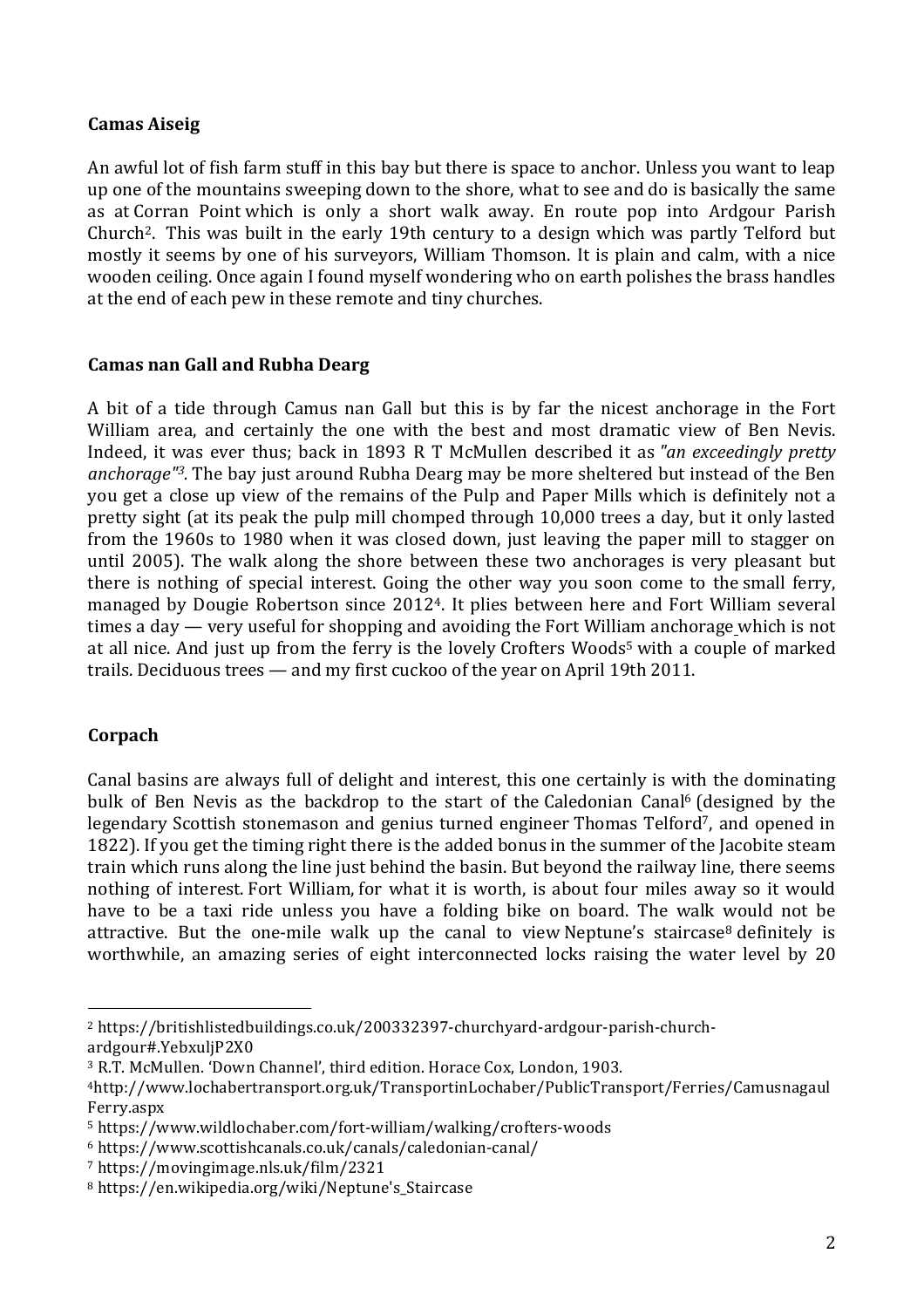metres. Slightly surprisingly, a marina here is being built here<sup>9</sup>, I imagine mostly for local boats. Due to open in 2022.

# **Corran Point**

The pub — the Ardgour  $\text{In}$  — seems a bit of a disappointment to me, no real ale, but it is certainly very handy for the anchorage<sup>10</sup>. I have not tried the pub grub, or the restaurant (ph 01855 841225). You can sit outside  $-$  or in  $-$  having a drink while the children play on a very sandcastle sort of a little beach, adjacent to the ferry slipway. The wrecked fishing boat might look atmospheric but it is breaking up and becoming a danger. So far no one seems to be taking responsibility to remove it.

Take a walk round the foreshore to the Corran Point lighthouse — a Stevenson again, built in 1860, with a lovely two-storied Keepers' house with an external stair. A most satisfactory ensemble, enhanced by the backdrop of upper Loch Linnhe in one direction and Lower Loch Linnhe in the other. But not by the noise of the main road along the east side of the loch.

The Corran Ferry<sup>11</sup> is constantly on the go but is not a problem, in fact it is a charming addition to the general atmosphere. Some have seriously suggested a bridge which would ruin the whole place — but no doubt help regenerate Morvern, Ardgour and Ardnamurchan (for better or worse) However, someone would have to widen their single track roads to accommodate the inevitably increased numbers of motor-homes and caravans, along with the pressures of more and more tourists. In 2020 this idea was being very seriously considered by the Lochaber Chamber of Commerce12. The tunnel option sounds a better bet to me, there would then not be a problem for yachts with tall masts transiting the Caledonian Canal, or cruise ships if they still exist and are welcomed after the Coronavirus pandemic, and with all their pollution.

# **Fort William**

It is hard indeed to love Fort William, the self-styled Outdoor Capital of the UK. Nothing new about that, Frank Cowper described it 100 years ago as *"not a lively place"* and *"Its chief rasion* d'etre now appears to be to act as a kind of Scotch Chamonix to the Mont Blanc of the British *Isles"13.* Unlike Oban which embraces the sea, Fort William not only turns its back on the sea but it then builds a 40mph dual carriageway and some very unpleasant housing to cut itself off from the sea completely — the 'Outdoor' clearly does not include the sea. The anchorage is not at all pleasant, and is exposed. However, in 2016 a small and rather cramped transit pontoon appeared, but mostly for cruise-ship shore boats, and maybe visiting yachts too if they are not too big (there are plans to extend this facility). However, if you do get stuck in Fort William, there are some things worth doing.

 

<sup>9</sup> https://www.corpachmarina.co.uk/

<sup>10</sup> https://www.ardgour.biz/

<sup>11</sup> https://www.undiscoveredscotland.co.uk/corran/corranferry/index.html

<sup>12</sup> https://www.lochaberchamber.co.uk/2020/06/fixed-link-at-corran-narrows-confirmed-as-viableoption-in-new-study/

 $13$  Cowper ibid.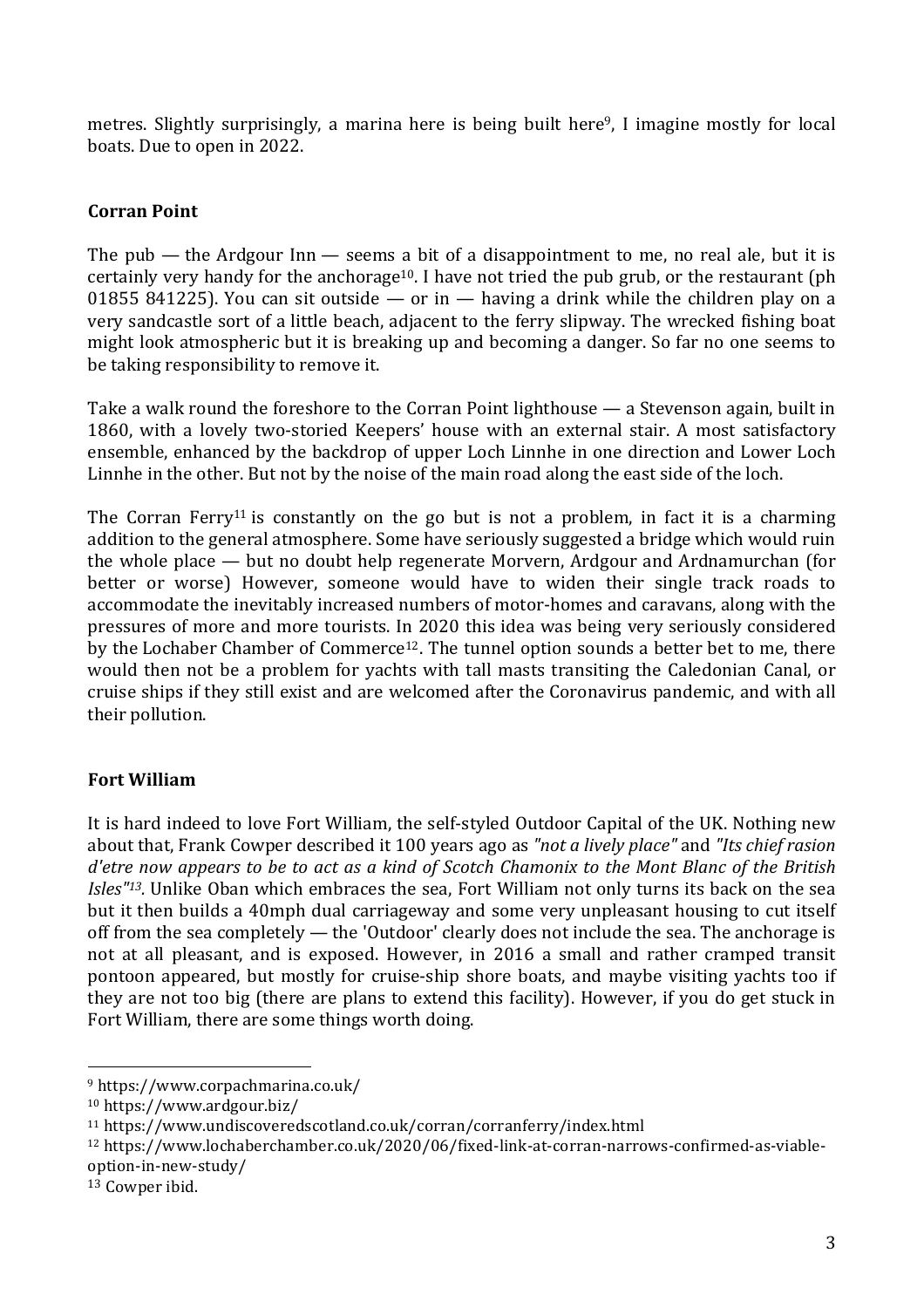The main street is pleasantly traffic free which is where you will find the West Highland Museum14 (ph 01397 702169), originally a bank, built in 1840. It is free so put a donation in the box, rather eccentric in its layout, and it majors on the Jacobites. I had not seen a birching table before — ideal for tying down a recalcitrant child and giving them a good thrashing (not allowed these days of course).

Naturally there are plenty of shops as well as a very good Morrisons supermarket — not as classy as Waitrose, but very adequate nonetheless. And in 2017, a reversal of a UK-wide trend — a bookshop opened rather than closed, The Highland Bookshop<sup>15</sup>. And it is really nice airy, spacious, friendly, well-organised, great selection of outdoor and Scottish books, and some second hand (provided by the even friendlier second hand bookshop next door). For coffee and buns go to the Wildcat<sup>16</sup> across the road  $-1$  didn't realise the cappuccino was vegan until after I had enjoyed it.

For seafood go to the excellent Crannog restaurant<sup>17</sup> in the converted bait shed on the Town Pier where you can beach your dinghy, opened in 1989 to provide fresh local seafood direct from those who caught or farmed it. Mind you, the paintings on the wall are not really to my taste (ph 01397 705589). The Lime Tree Hotel, restaurant and art gallery<sup>18</sup> (ph 01397 701806) is as the name implies both an art gallery (well regarded and quite big) and I am told a very nice restaurant which features in a lot of guides, and there are beds too. The Stables Restaurant and grill<sup>19</sup> is a fairly recent addition, and is getting good write-ups, but I have not been there (ph 01397 700730).

The Nevis Centre<sup>20</sup> opened what seems to be a rather intermittent cinema in 2016, not many films listed on their website the last time I looked.

I have not been to the 13th century Old Inverlochy castle21. It is about a mile out of town towards Inverness (follow the Great Glen Way), just where the railway to Mallaig crosses the River Lochy. 'Pevsner' describes it as *'unloved' 22.*

The Lochaber Leisure Centre<sup>23</sup> has a 25-metre swimming pool (ph 01397 704359). And as from 2016 you can try a bit of indoor climbing at the Three Wise Monkeys<sup>24</sup>, Fassifern Rd parallel to the High Street.

 

<sup>23</sup> https://www.highlifehighland.com/lochaber-leisure-centre/

<sup>14</sup> https://www.westhighlandmuseum.org.uk/

<sup>15</sup> https://www.highlandbookshop.com/

<sup>16</sup> https://www.facebook.com/TheWildcatFortWilliam/

<sup>17</sup> https://www.crannog.net/

<sup>18</sup> https://www.limetreefortwilliam.co.uk/

<sup>19</sup> https://www.facebook.com/thestablesgrill/

<sup>20</sup> https://www.neviscentre.co.uk/

<sup>21</sup> https://www.inverlochycastle.co.uk/

<sup>&</sup>lt;sup>22</sup> 'Pevsner' is my generic term for all those wonderfully detailed books about the buildings of England, Scotland, Ireland and Wales which were started by Nikolaus Pevsner, the architectural historian, and written between 1951 and 1974. The two volumes you need are Argyll and Bute by Frank Arneil Walker, Penguin Books 1992, and Highlands and Islands by John Gifford, Yale University press, 2003.

<sup>24</sup> https://www.threewisemonkeysclimbing.com/